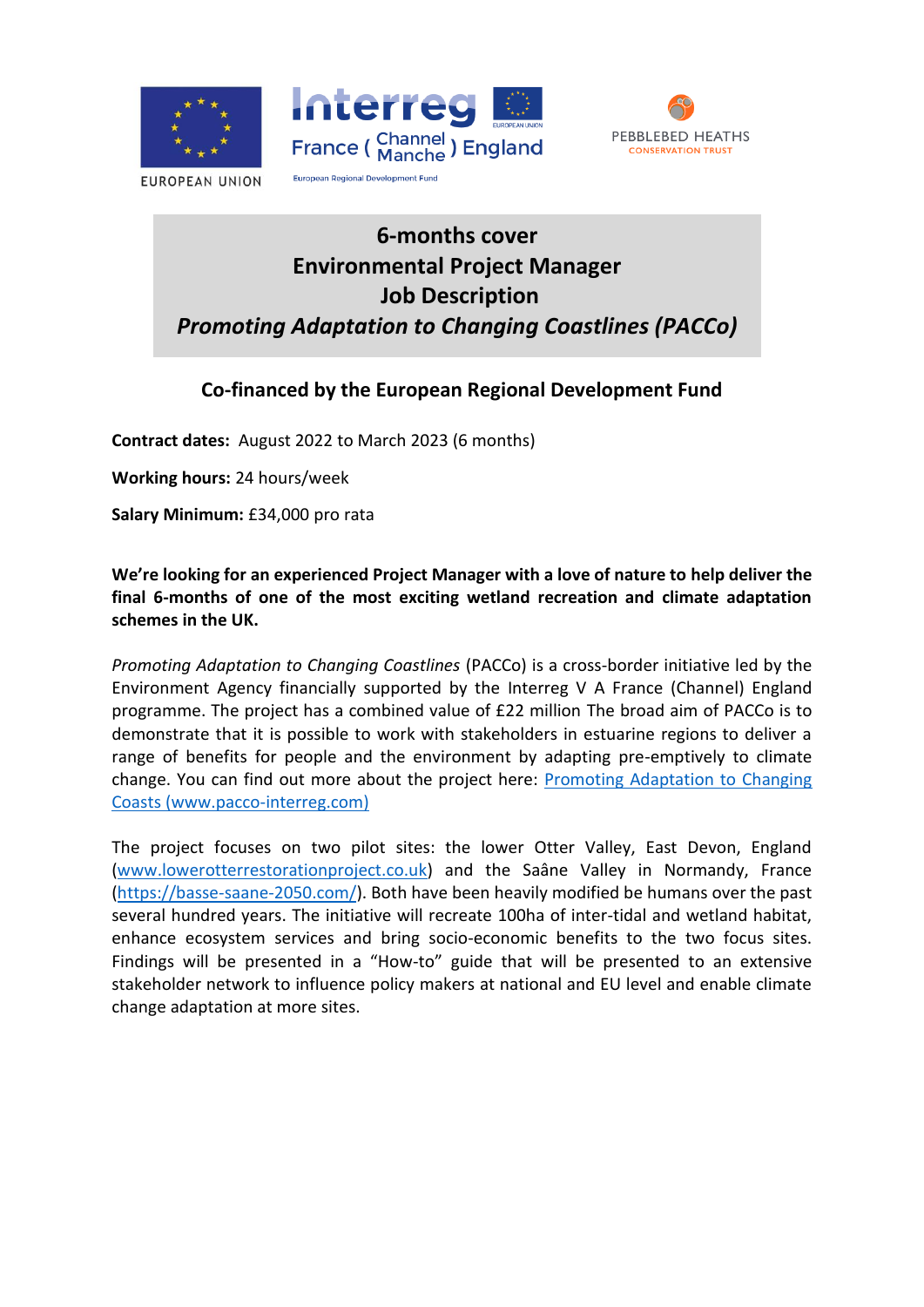## **About us**

The East Devon Pebblebed Heaths Conservation Trust is a conservation charity widely respected as a leader in environmental management. Established by Clinton Devon Estates in 2006 the charity is responsible for the management of the majority of the East Devon Pebblebed Heaths and the Otter Estuary [\(www.pebblebedheaths.org.uk/\)](http://www.pebblebedheaths.org.uk/). Clinton Devon Estates is a family business involved in farming, sustainable forestry, conservation management and several businesses including the South West's premier equestrian venue, Bicton Arena. [\(https://clintondevon.com/\)](https://clintondevon.com/).

*The Conservation Trust and Clinton Devon Estates is committed to creating an inclusive work environment with a diverse workforce. All appropriately qualified candidates will receive consideration for employment without regard to race, religion, gender, sexual orientation, national origin, disability or age.*

## **The role**

The successful candidate will work closely with the Head of Wildlife and Conservation of Clinton Devon Estates, the Environment Agency project team and an allied Project Manager in France to complete the delivery of PACCo in the lower Otter Valley in East Devon.

This work has a combined value of  $\epsilon$ 1.8 million. To date, approximately half of this has been claimed from the project funder.

To successfully deliver the final 6-months of this project, your role will involve:

- Day to day administration of the project including implementing and monitoring an existing schedule of project activities to achieve project objectives.
- Leading on the East Devon Pebblebed Heaths Conservation Trust's project commitments including:
	- $\triangleright$  Working with existing contractors to finalise the socioeconomic outputs of the relevant technical work packages.
	- ➢ Attending work package meetings with English and French project partners.
- Working with the Conservation Trusts' Financial Manager to complete the final two project claims, and to ensure works are kept within budget and accounted for following Interreg financial procedures.
- Managing project reporting processes, including keeping risk registers up to date and ensuring alignment with project partners.
- Contract and tender process management in line with project guidelines.
- Ensuring the health, safety and wellbeing of those involved with work package delivery.
- Chairing internal and client project meetings

You will manage these work elements to programme, quality, and budget by March 2023 and be working as part of a virtual and in-person team with multiple organisations including: project partners; co-financers; the Interreg managing authority; coastal groups; local authorities; NGOs; contractors; charities; universities.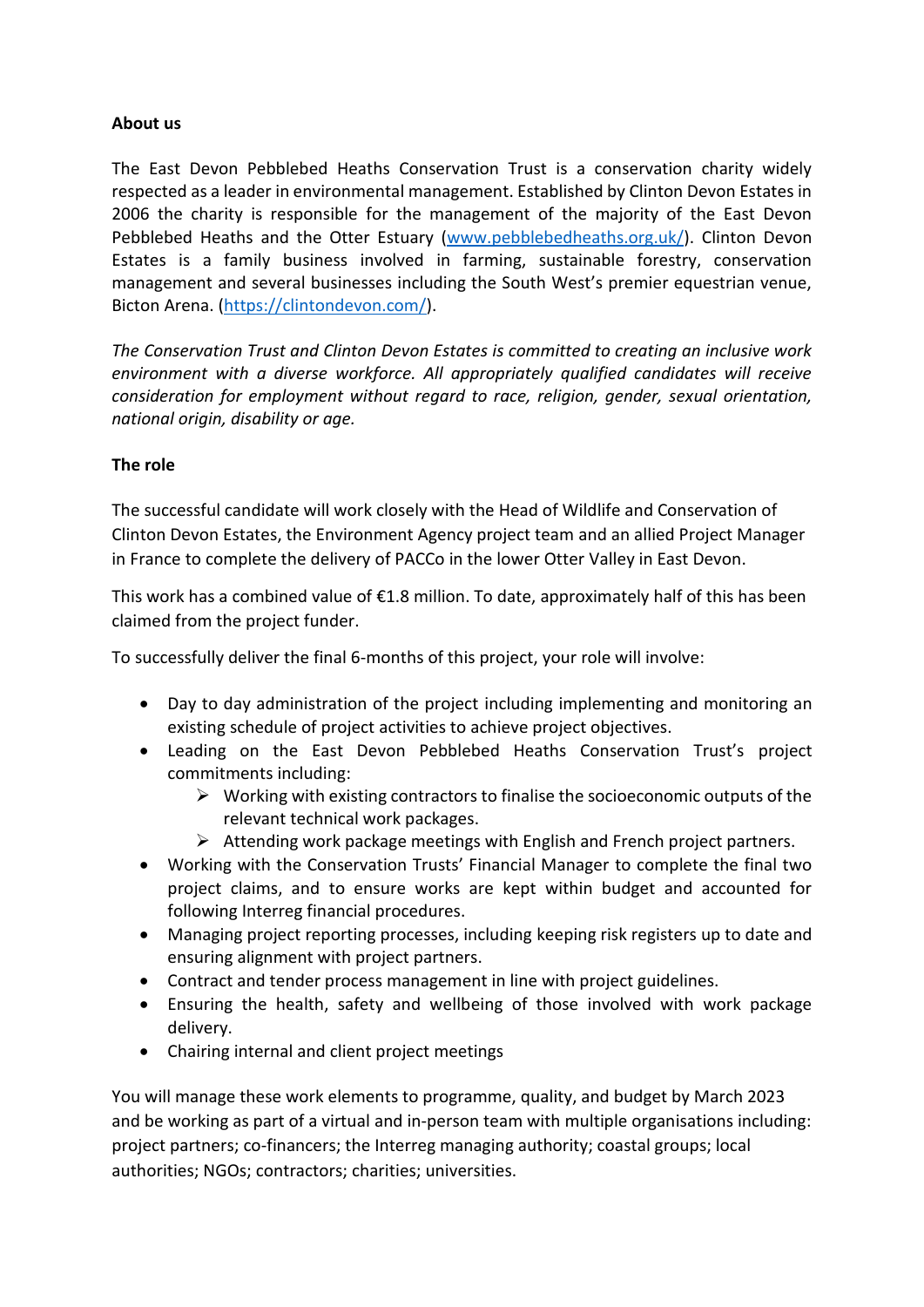## **About You**

This is an exciting opportunity for an experienced Project Manager with a passion for the natural world to help steer to completion a nationally significant habitat creation and infrastructure project related to climate change adaptation. If you would like to know more we'd like to hear from you.

We think the ideal candidate will be able to demonstrate a strong interest in the environment and climate change and a desire to make a difference.

#### **Skills:**

**Essential**

- Ability to work collaboratively within a partnership with a wide range of stakeholders and partners to ensure shared objectives are achieved.
- Being highly organised with an attention to detail
- Managing costs against budgets
- Ability to provide direction to a project team and ensure objectives are met.
- Competent IT user (e.g. MS packages, Outlook, social media etc).
- A degree level qualification (or equivalent) in a related discipline
- Excellent verbal and written communication; excellent presentation
- Full driving license

#### **Desirable**

• Good level of written and verbal French skills

#### **Experience**

**Essential** 

- 5+ years project management experience, including of dispersed teams, preferably within the environmental sector
- Experience of leading and managing multidisciplinary teams.

**Desirable**

- APM Project Management Qualification or PRINCE2 Practitioner
- Experienced in Interreg and European funded projects

In your role you will be acting as an advocate for the East Devon Pebblebed Heaths Conservation Trust, Clinton Devon Estates and the broader PACCo partnership. We are looking for applicants who can start from August 2022. This will allow on monthhandover before the current Project Manager goes on leave.

#### **Benefits:**

Flexible working hours

Work from home opportunities

Access to on site gym (Covid permitting)